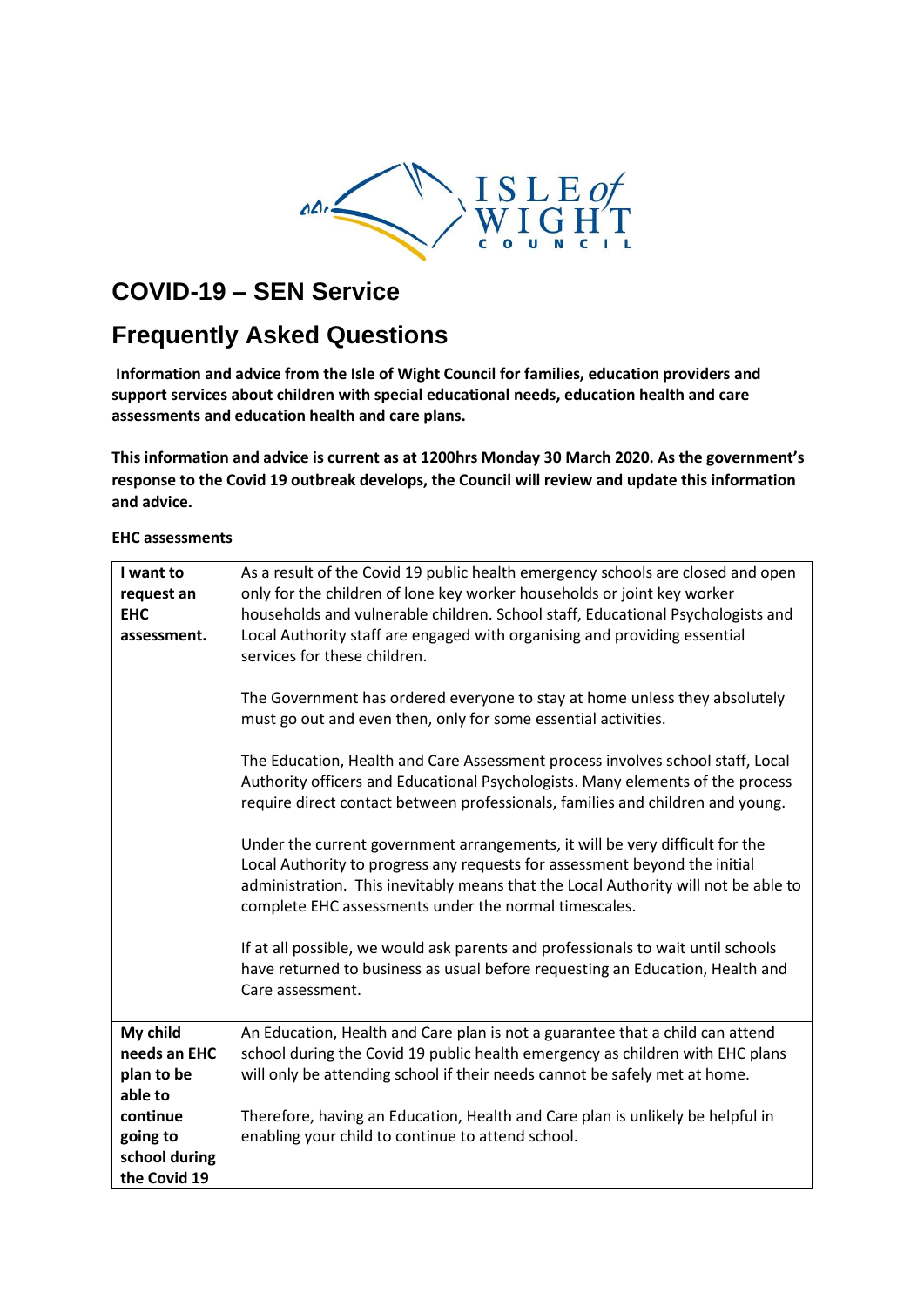| public health                | The latest government guidance is available at:                                                                                                                                                                                                                                                                                                                                                                                                                 |
|------------------------------|-----------------------------------------------------------------------------------------------------------------------------------------------------------------------------------------------------------------------------------------------------------------------------------------------------------------------------------------------------------------------------------------------------------------------------------------------------------------|
| emergency.                   | https://www.gov.uk/government/publications/coronavirus-covid-19-guidance-                                                                                                                                                                                                                                                                                                                                                                                       |
|                              | on-vulnerable-children-and-young-people/coronavirus-covid-19-guidance-on-                                                                                                                                                                                                                                                                                                                                                                                       |
|                              | vulnerable-children-and-young-people                                                                                                                                                                                                                                                                                                                                                                                                                            |
|                              | It should be noted that Education, Health and Care assessments usually take 20<br>weeks from request to making a final plan. With the emergency measures now<br>in place, Education, Health and Care assessments are likely to take much longer<br>than this, therefore applying for an Education, Health and Care assessment will<br>not help your child access school during this emergency period.                                                           |
|                              | The government's guidance on vulnerable children has confirmed that children<br>undergoing an Education, Health and Care assessment are not defined as<br>vulnerable.                                                                                                                                                                                                                                                                                           |
|                              | You should follow the government restrictions about school closure, staying at<br>home, social distancing, self-isolation and eligibility to continue attending school<br>for children in one key worker households or joint key worker households and<br>vulnerable children.                                                                                                                                                                                  |
| My child's                   | The Local Authority will do all that it can to progress Education, Health and Care                                                                                                                                                                                                                                                                                                                                                                              |
| <b>EHC</b>                   | assessments already started, but it is likely to be significantly delayed because                                                                                                                                                                                                                                                                                                                                                                               |
| assessment is                | schools are closed and the other professionals usually involved in the process                                                                                                                                                                                                                                                                                                                                                                                  |
| already                      | will not be able to undertake assessment activity.                                                                                                                                                                                                                                                                                                                                                                                                              |
| underway $-$                 |                                                                                                                                                                                                                                                                                                                                                                                                                                                                 |
| when will it<br>be complete? | Where professionals such as the Local Authority's Educational Psychologists<br>have already assessed children, they are working to complete their advice and<br>provide it to the Local Authority. Some professionals may need to complete<br>assessments already started but in different ways, such as by telephone.                                                                                                                                          |
|                              | Where at all possible the Local Authority will use all recent reports (up-to 12<br>months old) including those that were not part of the Education, Health and<br>Care assessment process if you and the Local Authority agree that they are<br>suitable to complete the assessment.                                                                                                                                                                            |
|                              | Any draft Education, Health and Care plans completed in this way will be shared<br>on the express understanding that they are not based on full assessment<br>information, and families will be able to elect whether to accept the draft EHC<br>plan or defer the completion of a final Education, Health and Care plan until<br>schools and other services return to business as usual, and a full Education,<br>Health and Care assessment can be completed. |
|                              | Where families elect to accept a final EHC plan built on this basis, an early<br>Annual Review will need to be called.                                                                                                                                                                                                                                                                                                                                          |
| My child with                | If your child with an Education, Health and Care plan is changing phase of                                                                                                                                                                                                                                                                                                                                                                                      |
| an EHC plan is               | education (from primary to secondary school), the Local Authority has by now                                                                                                                                                                                                                                                                                                                                                                                    |
| due to change                | secured their next school place for September 2020.                                                                                                                                                                                                                                                                                                                                                                                                             |
| phase of                     |                                                                                                                                                                                                                                                                                                                                                                                                                                                                 |
| education /                  | If you have not yet received confirmation of your child's next school place, the<br>Local Authority will continue to consult with your preferred school and other                                                                                                                                                                                                                                                                                               |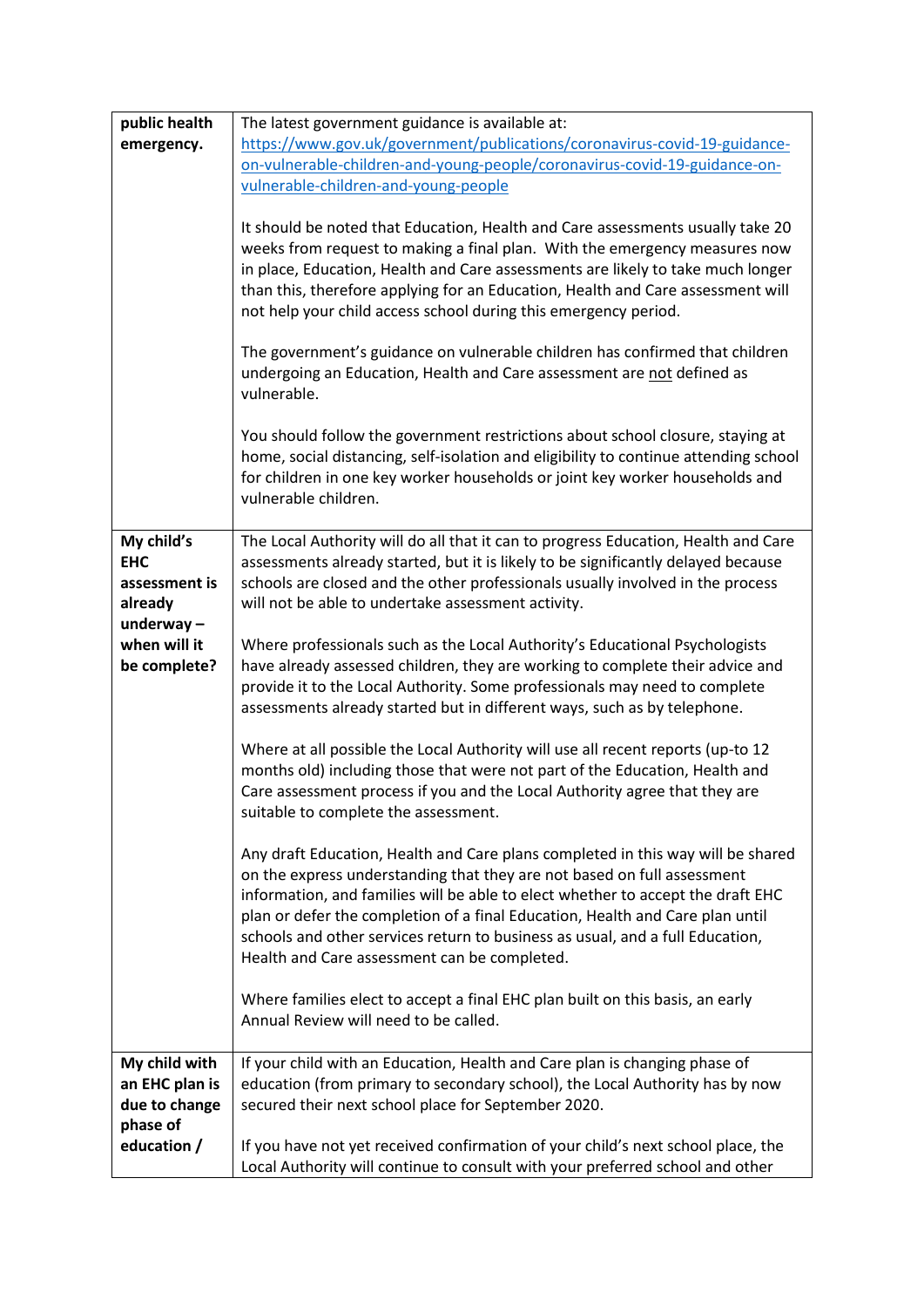| change<br>school.                                                                                                                     | suitable schools to secure a place for September 2020, and let you know as soon<br>as it can that the next school place has been secured.<br>If your child with an Education, Health and Care plan has finished school and is<br>moving to college, sixth-form or an apprenticeship, the Local Authority will<br>continue to consult with your preferred and other suitable settings to secure a<br>place for September 2020 and let you know as soon as it can that the next<br>placement has been secured.                                                                   |
|---------------------------------------------------------------------------------------------------------------------------------------|--------------------------------------------------------------------------------------------------------------------------------------------------------------------------------------------------------------------------------------------------------------------------------------------------------------------------------------------------------------------------------------------------------------------------------------------------------------------------------------------------------------------------------------------------------------------------------|
| Children<br>starting Year R<br>in September,<br>thought to<br>have SEN but<br>not currently<br>under EHC<br>assessment<br>and without | Parents of these children should already have applied for their school place<br>through the Local Authority's Admissions Service. The Admissions Service will<br>allocate places in mainstream schools according to the published admissions<br>criteria.<br>All state-funded mainstream schools have their own and access to significant<br>resources to meet all children's special educational needs. Schools must use<br>their 'best endeavours' - a legal term meaning they must do everything<br>reasonable - to meet all children's needs, including those with special |
| an EHC plan.                                                                                                                          | educational needs.<br>If after starting mainstream school, and when schools and other services have<br>returned to business as usual, it is thought that the child requires an Education,<br>Health and Care assessment, the school or parents can request one.                                                                                                                                                                                                                                                                                                                |

#### **Annual Reviews**

| My child's       | Schools may think it more appropriate to postpone any scheduled Annual                                                                                                                                                                                                                                                                                               |
|------------------|----------------------------------------------------------------------------------------------------------------------------------------------------------------------------------------------------------------------------------------------------------------------------------------------------------------------------------------------------------------------|
| Annual           | Reviews of Education, Health and Care plans during the Covid 19 public health                                                                                                                                                                                                                                                                                        |
| <b>Review is</b> | emergency, depending on their capacity to attend to other priorities.                                                                                                                                                                                                                                                                                                |
| overdue / due    |                                                                                                                                                                                                                                                                                                                                                                      |
| now / due in     | Professionals contributing their views to Annual Reviews, such as Educational                                                                                                                                                                                                                                                                                        |
| the near         | Psychologists or Speech & Language Therapists may not be able to prioritise                                                                                                                                                                                                                                                                                          |
| future.          | their work on your child's case, or they may not be able to comprehensively<br>carry-out work associated with the Annual Review because of the government's<br>restrictions due to the Covid 19 public health emergency.                                                                                                                                             |
|                  | If Annual Reviews do go ahead, they may be conducted by video conference if<br>the family, school and involved professionals are available, have access to secure<br>video conferencing facilities and agree with that approach. There is no<br>requirement for the school to provide these facilities to families - many free to<br>use applications are available. |
|                  | Even though vulnerable children with Education, Health and Care plans may be<br>able to attend school, they may receive childcare rather than education and are<br>therefore unlikely to receive all the provision (including therapies) in their<br>Education, Health and Care plan during the Covid 19 public health emergency.                                    |
|                  | The Government has changed legislation to allow this to be the case.                                                                                                                                                                                                                                                                                                 |
|                  | Families should speak with their Special Educational Needs Coordinator at their<br>school about the school's offer in light of the Covid 19 public health emergency.                                                                                                                                                                                                 |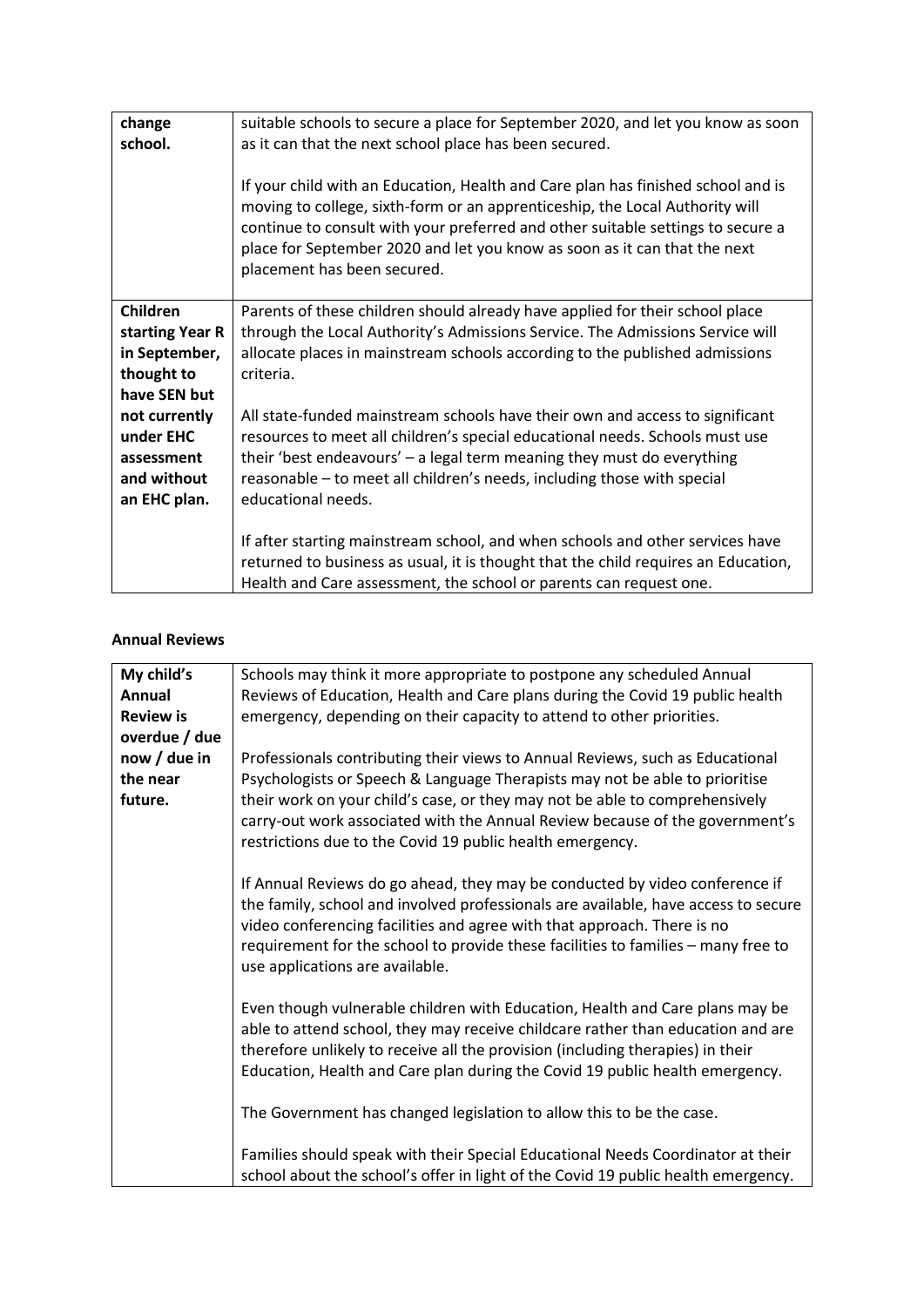# **Therapy Provision**

| My child<br>needs to<br>continue                  | Following government guidance the Therapists currently need to practice social<br>distancing. This is in the best interests of you and your child.                                                                                                                                                                                                                                                                              |
|---------------------------------------------------|---------------------------------------------------------------------------------------------------------------------------------------------------------------------------------------------------------------------------------------------------------------------------------------------------------------------------------------------------------------------------------------------------------------------------------|
| receiving the<br>therapy in<br>their EHC<br>plan. | Due to the very high demand on the NHS only therapy for High Priority needs is<br>being provided in the community. This means that they therapy service are only<br>able to do things which if not done could be a risk to you or your child. This<br>might be because of swallowing difficulties, or your child needs you to help them<br>move or your child has specialist equipment to help them be comfortable and<br>safe. |
|                                                   | Contacts from the Therapy service will be by telephone or video conferencing<br>rather than in-person unless you or your child needs to have the therapist with<br>you to do a particular thing such as listen to a swallow or adjust a piece of<br>equipment. This would be discussed with you before the visit and be in<br>agreement with you and only where you and your child are well and are not self<br>isolating.      |
|                                                   | Occupational Therapists, Speech and Language Therapists and Physiotherapists<br>will continue to work to advice and guidance from the Government, NHS<br>England, their professional bodies and the Health and Care Professions Council<br>(HCPC) which is under regular review during this time.                                                                                                                               |
|                                                   | For NHS:<br>If you have an urgent concern or are worried about your child please contact the<br>Isle of Wight NHS Trust. Telephone Advice Line: 01983-822099 They are<br>available Monday to Friday 8 am-5pm.                                                                                                                                                                                                                   |
|                                                   |                                                                                                                                                                                                                                                                                                                                                                                                                                 |

# **Education Provision during the Covid 19 public health emergency**

| Who are<br>'vulnerable<br>children'?                           | Essentially, these are children with a Social Worker or children who are in lone<br>key worker households or joint key-worker households or with Education, Health<br>and Care plans who are not able to make other suitable childcare arrangements.<br>A full list of vulnerable children and their entitlement to continuing support<br>during the Covid 19 public health emergency is available at:<br>https://www.gov.uk/government/publications/coronavirus-covid-19-guidance-<br>on-vulnerable-children-and-young-people/coronavirus-covid-19-guidance-on-<br>vulnerable-children-and-young-people |
|----------------------------------------------------------------|----------------------------------------------------------------------------------------------------------------------------------------------------------------------------------------------------------------------------------------------------------------------------------------------------------------------------------------------------------------------------------------------------------------------------------------------------------------------------------------------------------------------------------------------------------------------------------------------------------|
| My child has<br>an EHC plan<br>and is entitled<br>to full-time | It is unlikely that children with an Education, Health and Care plan will be able to<br>receive all the provision, including therapies, in their Education, Health and Care<br>plan during the Covid 19 public health emergency.                                                                                                                                                                                                                                                                                                                                                                         |
| education<br>including their<br>1:1 support.                   | Schools are providing childcare for children in lone key worker households, joint<br>key worker households and vulnerable children. They are operating with                                                                                                                                                                                                                                                                                                                                                                                                                                              |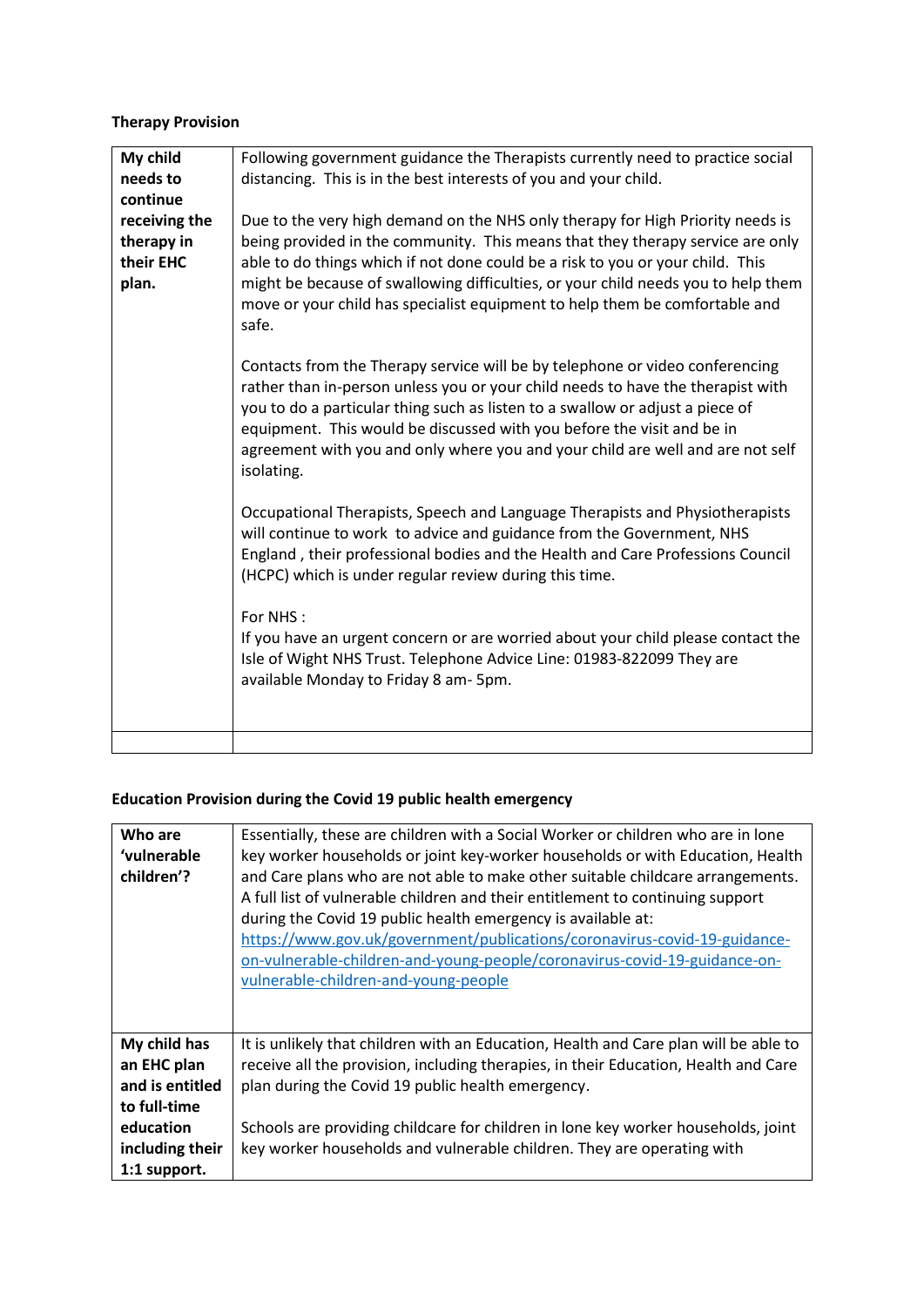|                    | significantly reduced staffing numbers and are required to practice social<br>distancing at work.<br>Families should speak with their Special Educational Needs Coordinator about |
|--------------------|-----------------------------------------------------------------------------------------------------------------------------------------------------------------------------------|
|                    | their school's offer and arrangements during the Covid 19 public health<br>emergency.                                                                                             |
| <b>The</b>         | The Isle of Wight Council will risk assess the continuing education arrangements                                                                                                  |
| government         | for children with Education, Health and Care plans who receive education other                                                                                                    |
| has said that      | than at school (EOTAS) – see the FAQ section called Education Other Than At                                                                                                       |
| Local              | School.                                                                                                                                                                           |
| <b>Authorities</b> |                                                                                                                                                                                   |
| will 'risk         | Where children are attending school, schools will be undertaking their own risk                                                                                                   |
| assess' the        | assessments in conjunction with parents.                                                                                                                                          |
| continuing         |                                                                                                                                                                                   |
| education          | Otherwise, the Isle of Wight's Council's continuing education arrangements for                                                                                                    |
| arrangements       | vulnerable children including those with Education, Health and Care plans is                                                                                                      |
| for children       | answered in other sections of this FAQ.                                                                                                                                           |
| with EHC           |                                                                                                                                                                                   |
| <b>Plans</b>       |                                                                                                                                                                                   |

# **State-funded Special Schools**

| My child is     | If your child with an Education, Health and Care plan is changing phase of          |
|-----------------|-------------------------------------------------------------------------------------|
| due to be       | education (from primary to secondary school), the Local Authority has by now        |
| transferring to | secured their next school place.                                                    |
| another         |                                                                                     |
| school in       | Currently the expectation is that schools will continue to work together to plan    |
| September       | for the transition of children into new schools ready for September 2020. Should    |
| 2020. What      | the advice and timeline for children to return to school mean that this is not      |
| will happen?    | possible, the Local Authority will update its advice and you will be contacted by   |
|                 | your schools or the SEN Service.                                                    |
|                 |                                                                                     |
| My child is     | If you have not yet received confirmation of your child's next school place, and    |
| due to change   | they have an Education, Health and Care plan, the Local Authority will continue     |
| schools in      | to consult with your preferred and other suitable schools to secure a place for     |
| September,      | September 2020. However, should contact with schools begin to reduce due to         |
| but a school    | lack of availability of staff, the Local Authority will need to review this process |
| placement has   | and will contact you.                                                               |
| not yet been    |                                                                                     |
| identified.     |                                                                                     |
| What will       |                                                                                     |
| happen?         |                                                                                     |
| My child is     | Schools are currently working very hard to provide sufficient staffing levels for   |
| supposed to     | the most vulnerable children already attending that school. The provision that      |
| be starting a   | schools are making during the Covid 19 public health emergency is for childcare.    |
| new school      | While some elements of daily education will continue, it will not be an ordinary    |
| now. What       | school day.                                                                         |
| will happen?    |                                                                                     |
|                 | Attempting transition of children with Education, Health and Care plans into a      |
|                 | new school with reduced staff, unpredictability and a different structure may not   |
|                 | be appropriate. Each case will be considered by the Local Authority in discussion   |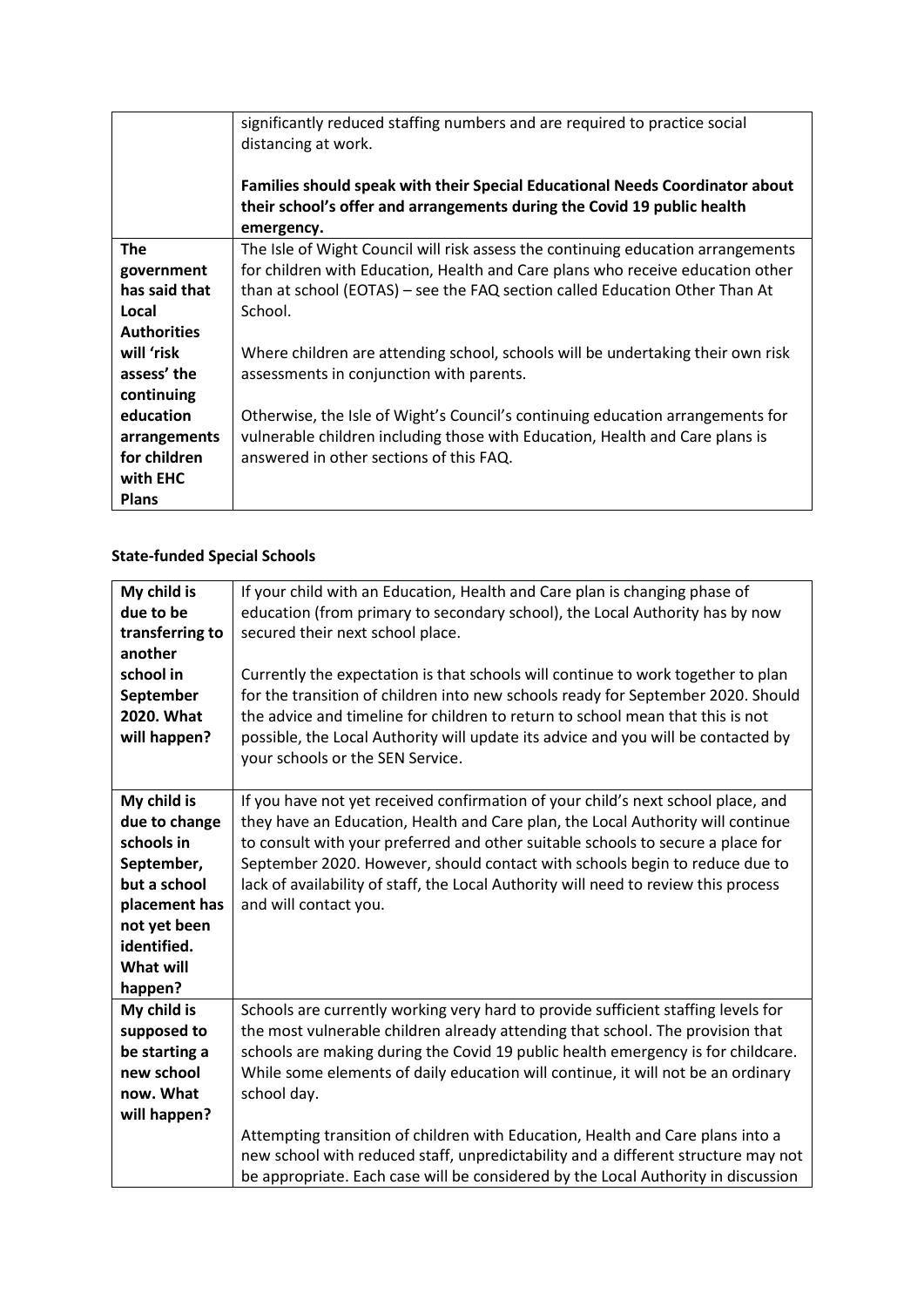| with the Headteacher(s) and decisions made on the individual needs of the child |
|---------------------------------------------------------------------------------|
| and the circumstances of the school.                                            |
|                                                                                 |

# **Independent Special School Closures**

| <b>What happens</b><br>if my child's<br>independent<br>special school | Independent special schools are not automatically required to continue an<br>education offer for children with EHC plans during the Covid 19 public health<br>emergency, but some schools are.                                                                                                                                                                                                                                                                |
|-----------------------------------------------------------------------|---------------------------------------------------------------------------------------------------------------------------------------------------------------------------------------------------------------------------------------------------------------------------------------------------------------------------------------------------------------------------------------------------------------------------------------------------------------|
| closes?                                                               | Independent special schools will be facing the same staffing and public health<br>concerns as state-funded special schools.                                                                                                                                                                                                                                                                                                                                   |
|                                                                       | If your child attends an independent special school that closes and you are in a<br>lone key worker or joint key worker household and you cannot make any other<br>arrangements to supervise your child with an Education, Health and Care plan at<br>home, the Local Authority may be able to temporarily arrange for them to<br>attend a state-funded special school. Phone the SEN Helpline: 01983 823470<br>between 9.30am and 4.30pm (4.15pm on Friday). |
|                                                                       | The SEN Case Worker for the area in which you live will know which state-<br>funded special school(s) may be most suitable and if there is capacity. It will be<br>the decision of the Headteacher of that special school to confirm to the Local<br>Authority that it can make a temporary arrangement for your child.                                                                                                                                       |
|                                                                       | If a temporary arrangement is offered, it is unlikely that the school will be able to<br>deliver all the provision in the EHC plan, including therapies.                                                                                                                                                                                                                                                                                                      |
|                                                                       | The provider and families need to risk assess their individual circumstances.                                                                                                                                                                                                                                                                                                                                                                                 |
| I would like to                                                       | This is not possible.                                                                                                                                                                                                                                                                                                                                                                                                                                         |
| be paid the                                                           |                                                                                                                                                                                                                                                                                                                                                                                                                                                               |
| equivalent of                                                         | Payments to education providers have usually already been made or guaranteed                                                                                                                                                                                                                                                                                                                                                                                  |
| the costs of                                                          | in advance; the Local Authority has contractual obligations to these providers,                                                                                                                                                                                                                                                                                                                                                                               |
| the                                                                   | just as those employers do to their employees. If a 'personal budget' was not                                                                                                                                                                                                                                                                                                                                                                                 |
| independent                                                           | already agreed between you and the Local Authority, the current arrangements                                                                                                                                                                                                                                                                                                                                                                                  |
| special school                                                        | cannot now be changed.                                                                                                                                                                                                                                                                                                                                                                                                                                        |
| placement                                                             |                                                                                                                                                                                                                                                                                                                                                                                                                                                               |
| and arrange it                                                        |                                                                                                                                                                                                                                                                                                                                                                                                                                                               |
| myself.                                                               |                                                                                                                                                                                                                                                                                                                                                                                                                                                               |

# **Education other than at school (EOTAS)**

| My child has  | Special Needs Officers and Case Workers are contacting families of children with                                                                                                                                                  |
|---------------|-----------------------------------------------------------------------------------------------------------------------------------------------------------------------------------------------------------------------------------|
| <b>EOTAS</b>  | an Education, Health and Care plan who receive a package of education other                                                                                                                                                       |
| arrangements. | than at school (EOTAS), and are not currently attending a nursery, school or                                                                                                                                                      |
| Are these     | college.                                                                                                                                                                                                                          |
| continuing?   |                                                                                                                                                                                                                                   |
|               | Some families may already be self-isolating due to illness or because there are<br>vulnerable people in the family. Other families may choose to temporarily<br>discontinue packages, given the Covid 19 public health emergency. |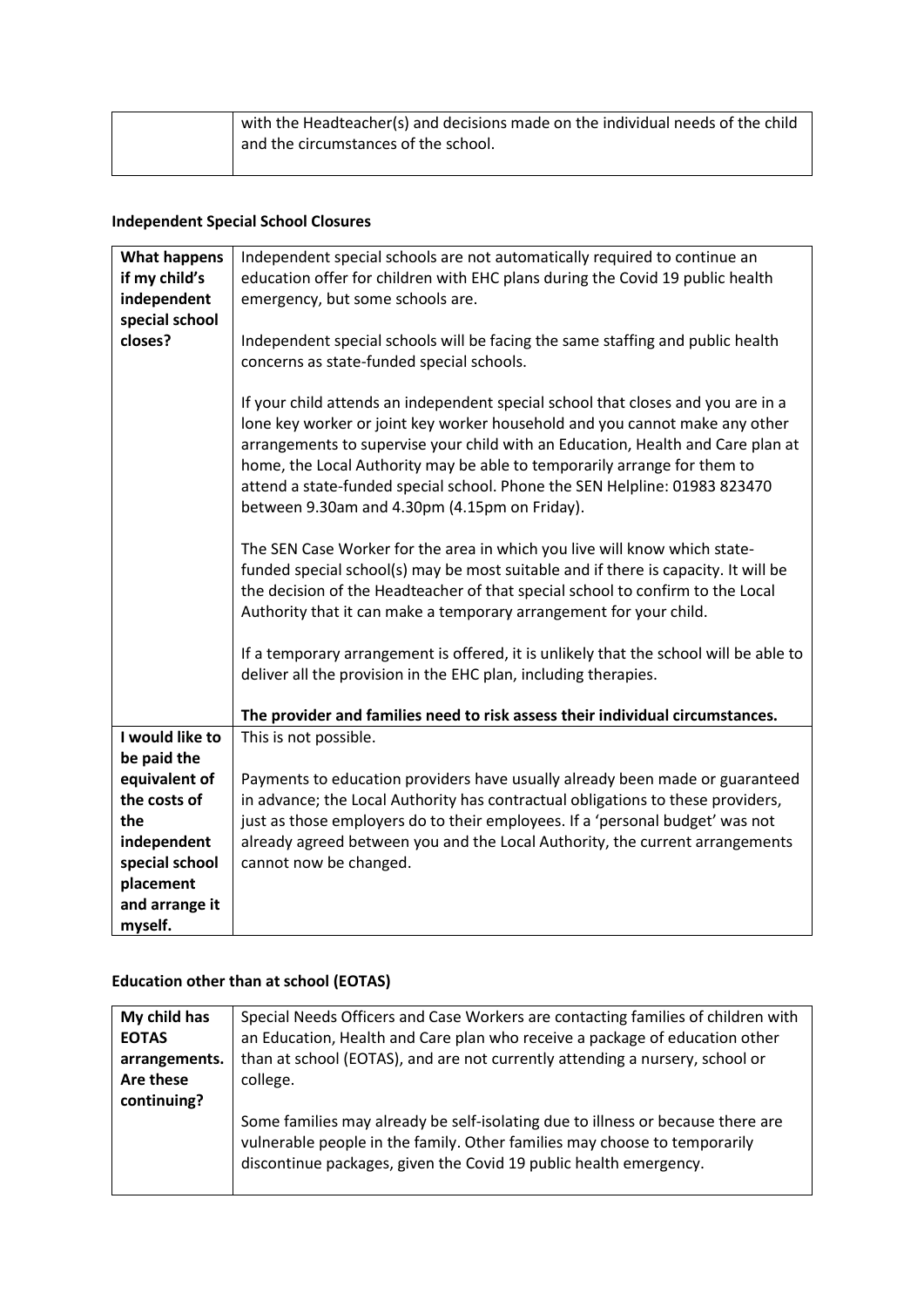|                 | Where it is agreed that continuation of the EOTAS package is appropriate,          |
|-----------------|------------------------------------------------------------------------------------|
|                 | Special Needs Officers and Case Workers will work with families and providers to   |
|                 | risk-assess the maintenance of the package of support where possible, for          |
|                 | example considering if the way that the provider and their staff delivers the      |
|                 | package is in-line with the government advice.                                     |
|                 |                                                                                    |
|                 |                                                                                    |
|                 | Providers may need to limit or adapt their delivery to comply with the law and     |
|                 | ensure the safety of all involved. They might provide on-line tutoring, video      |
|                 | conferencing through fee to use apps, phoning or text messaging.                   |
|                 |                                                                                    |
|                 | Should more providers' staff need to self-isolate, continued provision may not     |
|                 | be possible. In that case, the Local Authority will discuss if another provider or |
|                 | service could be offered to support the family.                                    |
|                 |                                                                                    |
| I would like to | This is not possible.                                                              |
| be paid the     |                                                                                    |
|                 |                                                                                    |
| equivalent of   | Payments to education providers have usually already been made or guaranteed       |
| the costs of    | in advance; the Local Authority has contractual obligations to these providers,    |
| the EOTAS       | just as those employers do to their employees. If a 'personal budget' was not      |
| package and     | already agreed between you and the Local Authority, the current arrangements       |
| arrange it      | cannot now be changed.                                                             |
| myself.         |                                                                                    |

#### **School transport**

| My child is     | The Local Authority will continue to make home to school transport available to                                             |
|-----------------|-----------------------------------------------------------------------------------------------------------------------------|
| eligible to     | those children who were already eligible to receive it and who continue to be                                               |
| school          | eligible to attend school - that is children in lone key work or joint key worker                                           |
| transport. Will | households and who are deemed to be vulnerable. If eligible children need to                                                |
| this continue?  | temporarily attend a different school, this may require some changes to be<br>made which may take a little time to arrange. |
|                 |                                                                                                                             |

## **Key Workers**

| Am I a Key     | Check the up to date list provided by the government: www.gov.uk                   |
|----------------|------------------------------------------------------------------------------------|
| <b>Worker?</b> |                                                                                    |
|                | Some schools may offer further flexibility. If you consider that you are in a lone |
|                | key worker or joint key worker household but not defined as such on the            |
|                | government's list and you cannot make other suitable arrangements for your         |
|                | child(ren), contact your school(s).                                                |

#### **Mediations**

| I would like to       | You can continue to request a mediation from the mediation provider, Global |
|-----------------------|-----------------------------------------------------------------------------|
| have a                | Mediation                                                                   |
| mediation             | https://www.iow.gov.uk/localoffer/View/Local-Offer-Appeals/The-difference-  |
| with the Local        | between-dispute-resolution-and                                              |
| <b>Authority. Can</b> |                                                                             |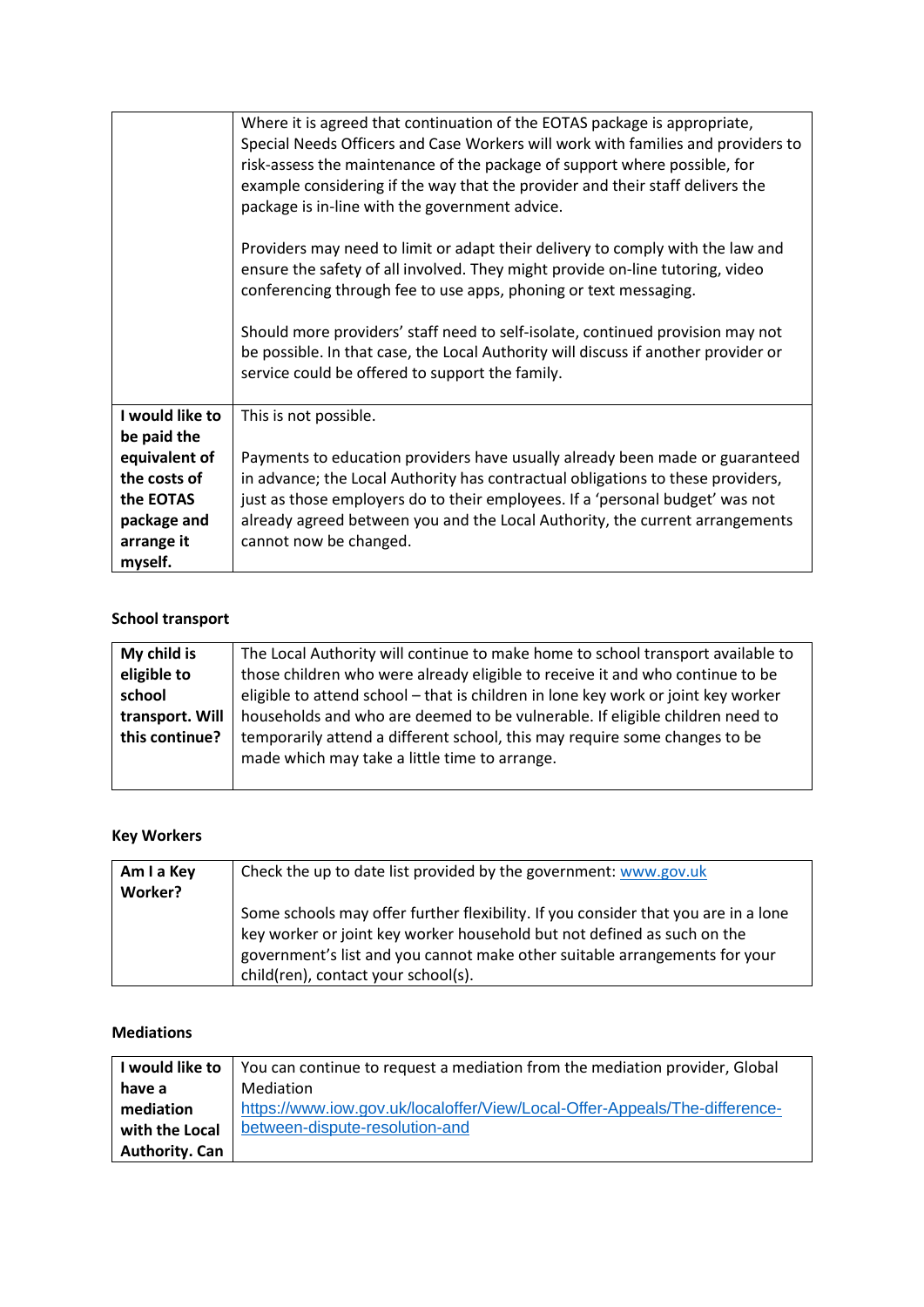| I still have<br>one? |                                                                                     |
|----------------------|-------------------------------------------------------------------------------------|
|                      |                                                                                     |
| My mediation         | The mediation provider will contact you if anything has changed with your           |
| is already           | current arrangements.                                                               |
| scheduled. Is        |                                                                                     |
| this                 | Mediations will be delivered differently during the Covid 19 public health          |
| continuing?          | emergency, due to the government's restrictions on people's movement. This is       |
|                      | likely to be by telephone or video conference.                                      |
|                      |                                                                                     |
|                      | If you cannot or feel unable to participate by telephone or video conference, it is |
|                      | likely that the mediation cannot go ahead. In that case, you have the option to     |
|                      | request a mediation certificate.                                                    |
|                      |                                                                                     |
|                      | The mediation providers' staffing capacity may also limit their availability to     |
|                      | deliver mediations.                                                                 |
|                      |                                                                                     |

## **Appeals to the First Tier Tribunal - SEND**

| If you have received a mediation certificate from the mediation provider,<br>Releasing Potential, you may appeal to the First Tier Tribunal in the usual way.                                                                                                                                                 |
|---------------------------------------------------------------------------------------------------------------------------------------------------------------------------------------------------------------------------------------------------------------------------------------------------------------|
| Currently, HM Courts & Tribunals Service is continuing to receive appeals and<br>conduct hearings but has confirmed that there will not be any hearings in<br>person. How each appeal proceeds will be assessed on a case-by-case basis by<br>the Tribunals Service, with input from the Local Authority.     |
| Currently, the HM Courts & Tribunals Service is continuing to receive appeals<br>and conduct hearings but has confirmed that there will not be any hearings in<br>person. How each appeal proceeds will be assessed on a case-by-case basis by<br>the Tribunals Service, with input from the Local Authority. |
| If you have been provided a date for a hearing which is imminent, it is likely that<br>the way this will be conducted is altered. The Tribunal Service has confirmed<br>that where possible hearings will go ahead on paper or by telephone (or where<br>technology permits by video conferencing).           |
| The Tribunal Panel traditionally consists of two or three members. Under current<br>arrangements you may have one Judge who may call upon advice from other<br>non-legal colleagues.                                                                                                                          |
| Details will be provided two days before the hearing and parties have been<br>asked not to call the Tribunal Service until they receive this notification.                                                                                                                                                    |
| If you are waiting for a date for a hearing, the Tribunal Service will continue to<br>contact you in the usual way, with instructions.                                                                                                                                                                        |
| It is anticipated that further changes to the Tribunal Service will be published<br>very soon.                                                                                                                                                                                                                |
|                                                                                                                                                                                                                                                                                                               |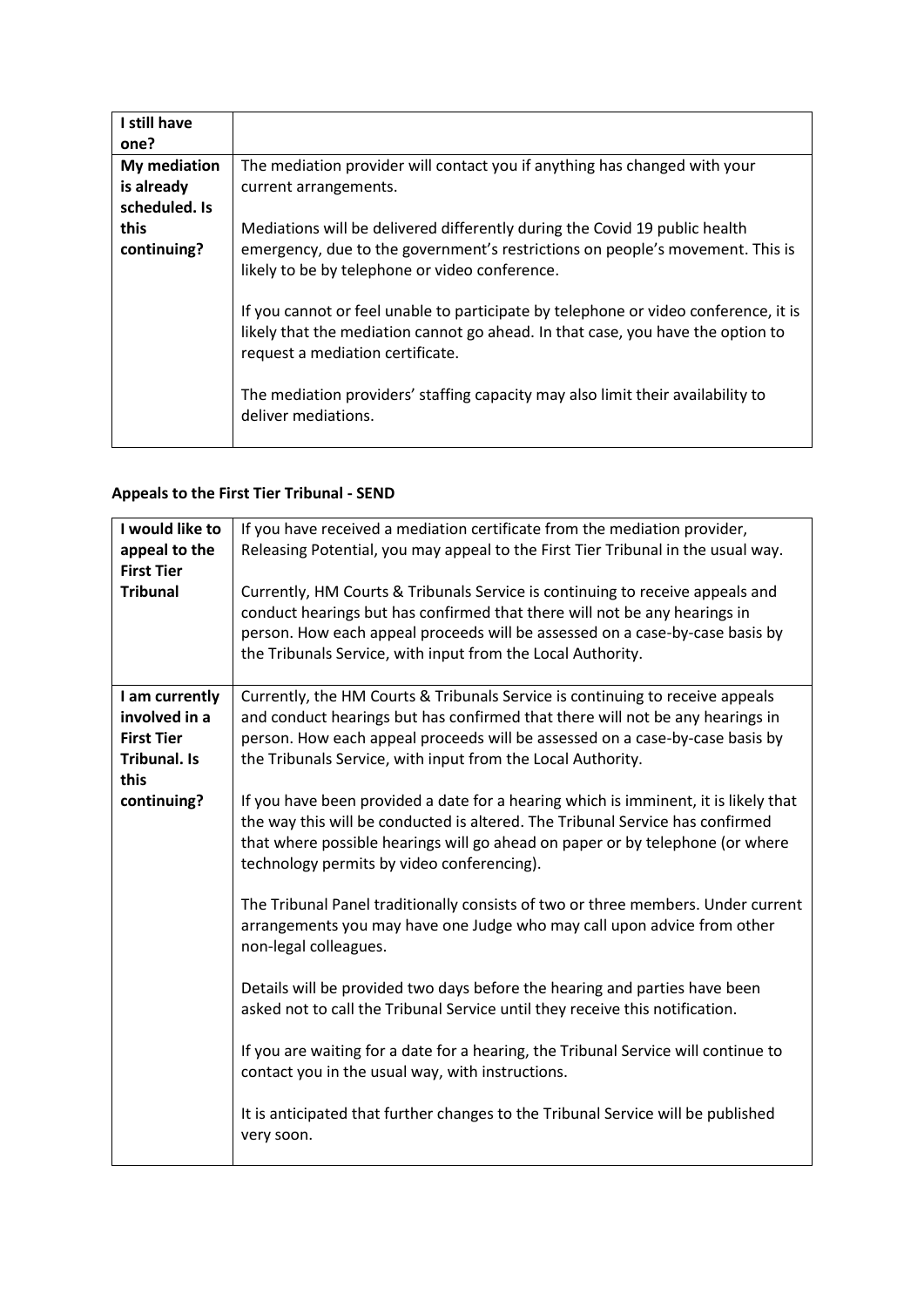|               | Read more updates from HM Courts & Tribunals Service at their website:                                                                                                                              |
|---------------|-----------------------------------------------------------------------------------------------------------------------------------------------------------------------------------------------------|
|               | https://www.gov.uk/guidance/coronavirus-covid-19-courts-and-tribunals-                                                                                                                              |
|               | planning-and-preparation                                                                                                                                                                            |
| I am          | How each appeal proceeds will be assessed on a case-by-case basis by the                                                                                                                            |
| appealing for | Tribunals Service, with input from the Local Authority.                                                                                                                                             |
| a different   |                                                                                                                                                                                                     |
| placement.    | As schools are currently operating with a significantly reduced staffing, they are<br>not currently able to offer assessments or visits to aid school transfer<br>arrangements.                     |
|               | If your appeal involves section I of the Education, Health and Care Plan it is likely<br>that the appeal will be adjourned or only part heard, to deal with other sections<br>of your appeal first. |
| I want to     | Currently professionals are not able to attend homes or schools for assessment                                                                                                                      |
| commission    | purposes. Some have found alternative means of assessment for example via                                                                                                                           |
| assessments   | video conferencing, but it is highly likely that your appeal will experience some                                                                                                                   |
| to inform my  | delays if assessments are required by either party.                                                                                                                                                 |
| appeal.       |                                                                                                                                                                                                     |
| I have just   | Some state-funded and independent schools are delaying school starts for new                                                                                                                        |
| been offered  | children due to the Covid-19 public health emergency. Schools will contact you                                                                                                                      |
| a new school  | to arrange or amend start dates. In the meantime, if your child is already                                                                                                                          |
| placement     | attending a school the expectation is that the current arrangements are                                                                                                                             |
| through an    | maintained until transfer arrangements are agreed and completed. If your child                                                                                                                      |
| appeal, will  | is not already registered with a school please contact your SEN Case Worker.                                                                                                                        |
| that go       |                                                                                                                                                                                                     |
| ahead?        |                                                                                                                                                                                                     |

#### **Latest advice**

| What is the         | www.gov.uk                                                                                                                                                                                                                                                                                               |
|---------------------|----------------------------------------------------------------------------------------------------------------------------------------------------------------------------------------------------------------------------------------------------------------------------------------------------------|
| government's        |                                                                                                                                                                                                                                                                                                          |
| latest advice?      | The government understands that these are uncertain times and that you will<br>have a lot of questions and concerns. We encourage you to keep up-to-date by<br>regularly checking www.gov.uk; this is where the government will publish<br>reliable updates and guidance.                                |
|                     | The government will endeavour to signpost new or updated guidance via<br>newsflash emails. If you need any further advice, you can speak to an adviser on<br>the DfE Coronavirus helpline. The number is 0800 046 8687 - lines are open<br>8am-6pm Monday – Friday, and 10am-4pm on Saturday and Sunday. |
| What is the         | https://www.iow.gov.uk/                                                                                                                                                                                                                                                                                  |
| Isle of Wight       |                                                                                                                                                                                                                                                                                                          |
| Council's           |                                                                                                                                                                                                                                                                                                          |
| latest advice?      |                                                                                                                                                                                                                                                                                                          |
| Isle of Wight       | http://www.parentsvoice-iw.co.uk/                                                                                                                                                                                                                                                                        |
| <b>Parent Carer</b> |                                                                                                                                                                                                                                                                                                          |
| <b>Network</b>      |                                                                                                                                                                                                                                                                                                          |
| <b>SENDIASS</b>     | http://iowsendiass.co.uk/                                                                                                                                                                                                                                                                                |
| <b>Local Offer</b>  | https://www.iow.gov.uk/localoffer                                                                                                                                                                                                                                                                        |